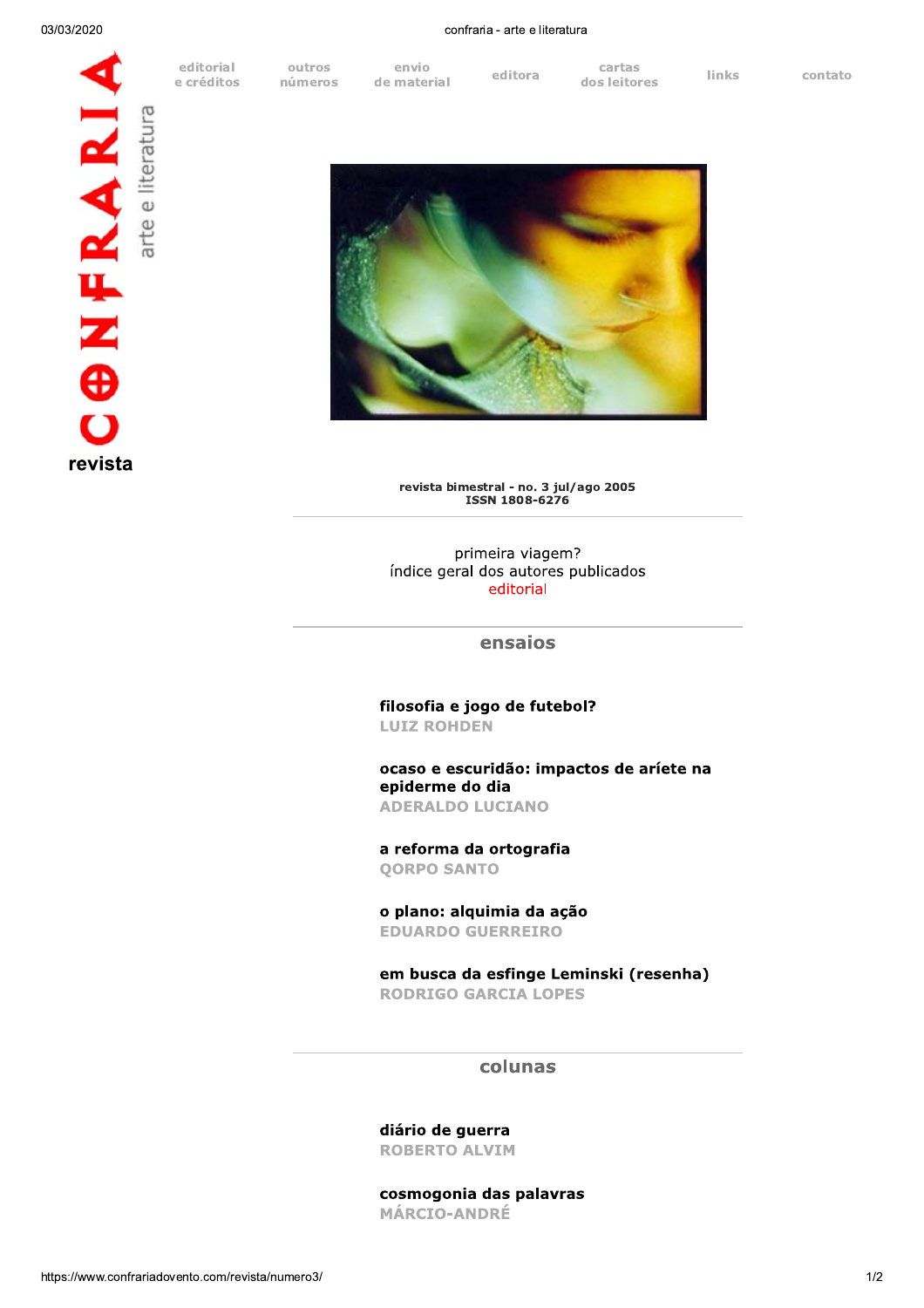confraria - arte e literatura

a arte da astúcia **RICARDO PINTO** 

o novelo de odradek

**VICTOR PAES** 

contos

goleiro cego **FERNANDO BONASSI** 

joelhos & mel **SOARES FEITOSA** 

a gaita **WHISNER FRAGA** 

### poemas

três machos sem direito a cópula **HELENA ORTIZ** 

violenta-se uma mulher pondo-a no chão **LUIS MAFFEI** 

o dia contido no dia **MARIANA WALDECK** 

phantascopia

primeiros contos **JULIO CORTÁZAR** 

trilha sonora

hermoupoli

**MIKIS THEODORAKIS** 

Revista Confraria - arte e literatura - www.confrariadovento.com

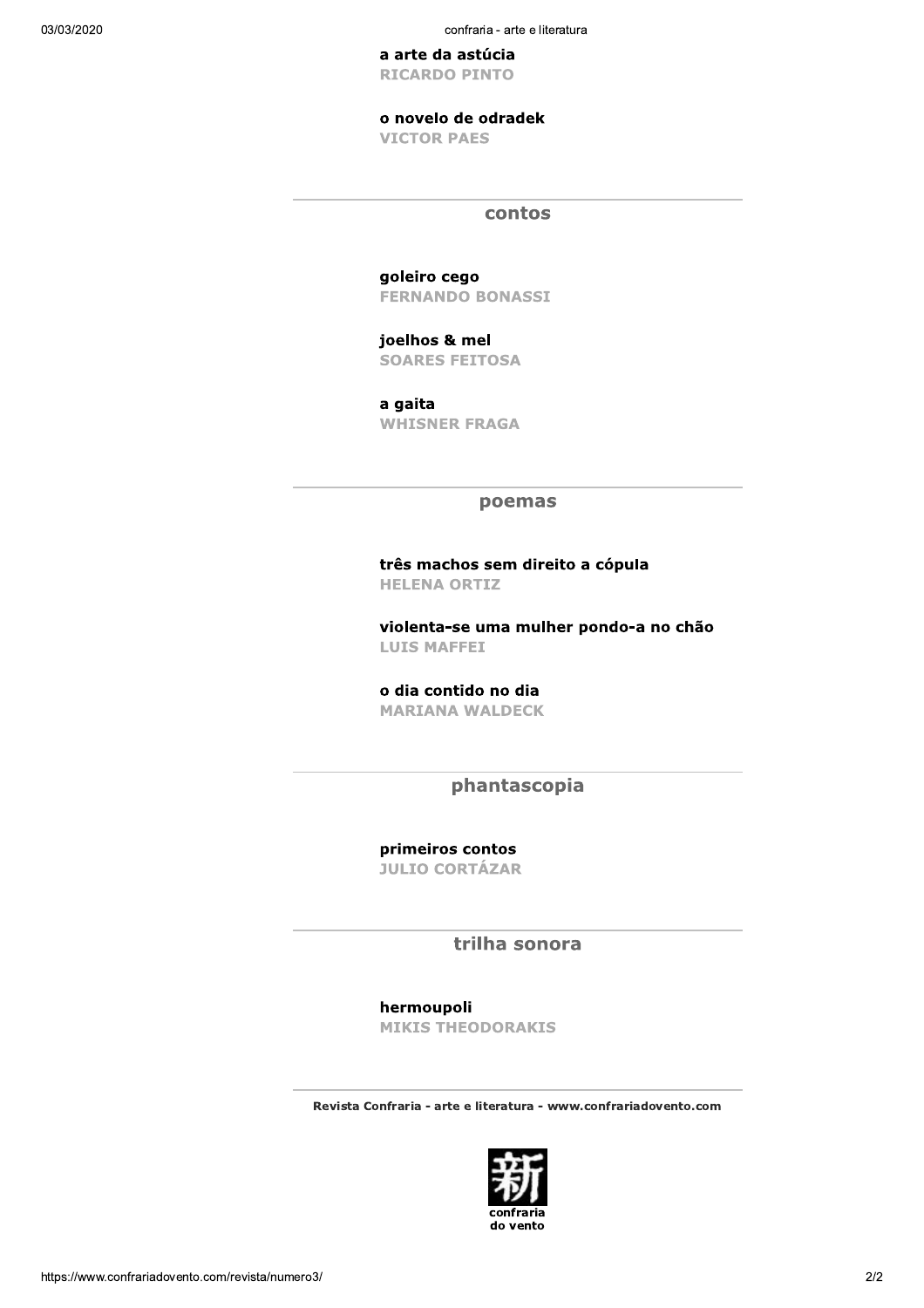editorial e créditos

outros números

envio de material editora

confraria - arte e literatura

cartas dos leitores

**links** 

contato





eduardo querreiro

# o plano: alquimia da ação

A corpulência do dia me arrebata. Ando pela rua suado com a garganta dolorida. Suor e dor me arrebatam. É a corpulência de sensações que permanecem, não tem hora para acabar, como um show de rockenrol. O guitarrista sola, o suor sua, a vocalista grita, a garganta dói, o baterista bate, carros, pessoas e imagens se percutem cheio da adrenalina do éter. Legal. A palavra "legal" não me arrebata, mas ela é tão engraçada que é legal, e é tão legal que me arrebata. Mas não posso abusar de me arrebatar, a garganta não deixa. No momento ela é a patroa da casa. Entendam: patroa da casa pressupõe capricho de mulher, e capricho de mulher que se tornou patroa dói. Garganta e tesão doem de diferentes maneiras, assim como o ser se diz de diferentes maneiras, segundo Aristóteles. Mas quando penso no longo grito do vocalista fico mais tranqüilo, é terapêutico. Por exemplo, aquele do Judas Priest; bem, nem tudo mundo conhece, então pensem naquele do Iron Maiden mesmo, Bruce Dickinson. E como o suor escorrendo. Essa sensação de calma terapêutica e o arrebatamento dos carros, pessoas e imagens até que dão um bom contraste de elementos, do tipo salgado/doce. Imaginem um alternando o outro. Imaginem que isso é uma música, ou um cinema. Depois imaginem um penetrando o outro até ficarem indistintos. É uma idéia legal, eu acho. Serve para restaurantes, diretores de cinema, compositores, videogames, metaleiros e afins. Esqueci de dizer editoras.

Não, não é não, esquece. Eu achava legal, mas de um instante para outro todo meu juízo de valor estético mudou radicalmente para sempre. É como se ele suasse tanto, tanto, que acabasse doendo, como minha garganta. O excesso de suor desidrata a sensação terapêutica e volta a doer, encontra a dor antiga somada à dor nova vinda do excesso de remédio da dor antiga. Essa idéia é bem complexa. Ela exala o suor do esforço espiritual. É um suor puro, transcendental. Suor puro pode curar o excesso de suor impuro. Mas o suor puro em excesso será ainda pior... E assim vai a montanha russa da circularidade especulativa, incansável, oferecendo muita emoção para o universo intelectual. São os esportes radicais puros. A corpulência da filosofia me arrebata.

Bruce Dickinson anunciaria a mudança revolucionária de minha concepção de mundo com seu longo e agudo grito, sim, longo, embora o instante da mudança seja curto. Não preciso dizer que esse contraste entre anúncio longo da mudança e mudança curta faz parte da música; esta, por sua vez, pode ser longa ou curta de acordo com a preferência da imaginação do leitor, pois, como escritor, sou um vendido e preciso agradar meu



 $\mathbf 1$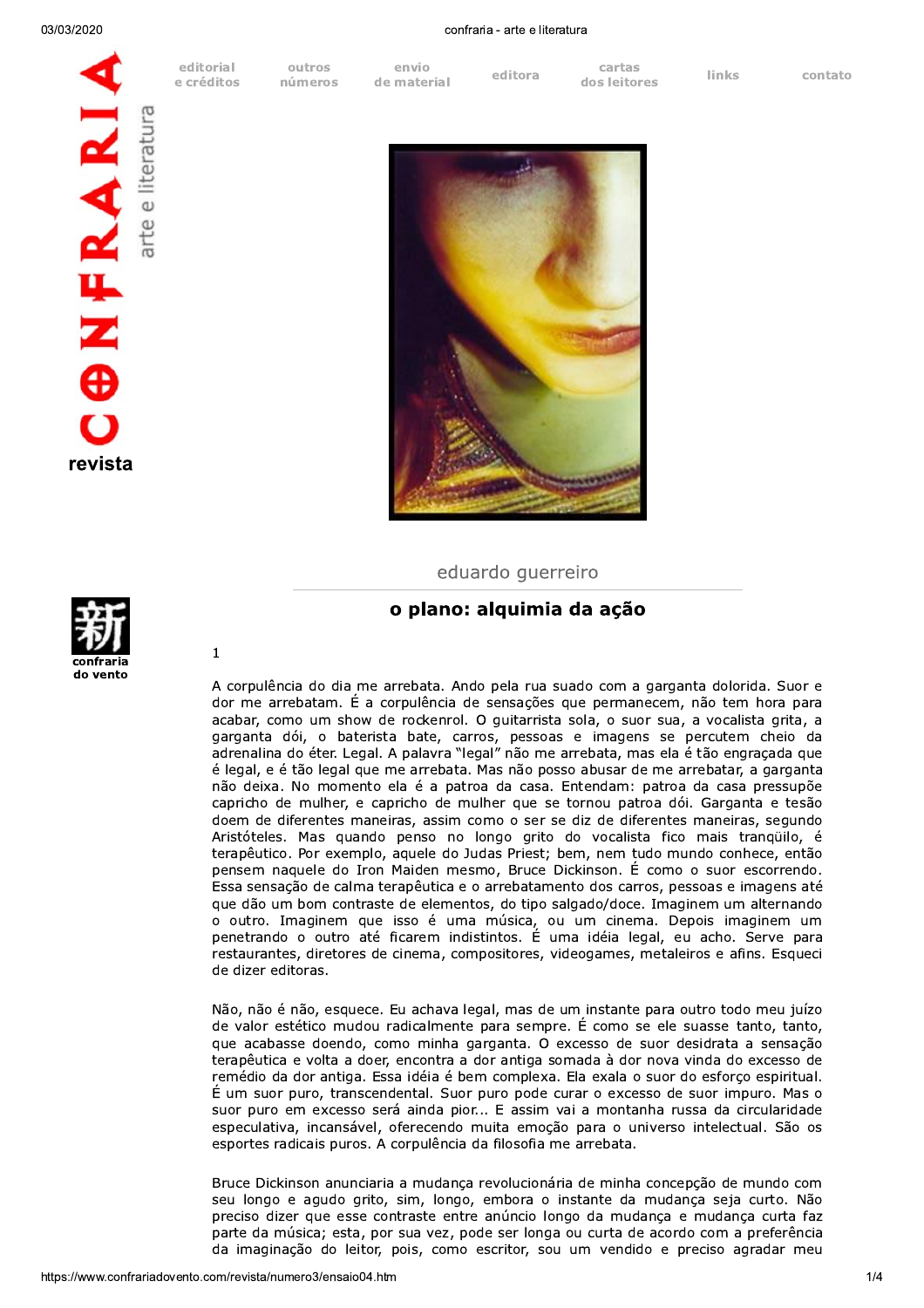cliente. Em seguida eu diria sério e compenetrado: agora tudo faz sentido. Como se a dor acabasse.

Por que o "como se" não muda logo de uma vez o "o que é"? O "como se" sempre perde tempo. Vou tentar elaborar melhor essa idéia. O "o que é" que consome o tempo do "como se" (ou o contrário) é um "é" que o "como se" não participa. Não participa, embora seja a causa do "é" desse tipo específico do "o que é". É um tipo muito, muito específico, porque "é" fingindo que "não é", só para fazer um charminho de poesia. Esse charminho é parecido com a lírica juvenil do solo de guitarra. Não adianta nada. Mas agrada a muita gente. É legal. Lembrem-se que "legal" é um índice de importância muito elevada para quem um dia vai morrer, e antes disso vai passar vários momentos sentindo sensações muito semelhantes a dores de garganta, misturadas com outras tantas em complexas relações contrapontísticas. É um improviso de Jazz onde "legal" é o solista. Confessem que a palavra "legal" combina com o swing jazzístico. Adorno concordaria comigo, seria um forte aliado para essa nova idéia que concebi. Sua combinação é muito sutil, isso é sinal de que ela deve fazer parte da explicação da existência. E como Adorno deu sua contribuição para a mesma, acho que estou num bom caminho. Vou estudar essa hipótese e asseguro que quando tiver a prova precisa de sua validade ou não, comunico a todos os interessados. Palavra de honra. A palavra "honra" é legal.

 $\overline{2}$ 

O escritor é um vendido, como eu tinha dito acima? Sim, ele vende um montinho de palavras, e destaca uma ou outra, como "legal". Depois de destacar uma palavra, destaca outra através da primeira, como fiz com "honra". É um procedimento muito astuto. Assim, cada montinho tem sua palavra destacada. Ele joga um montinho contra o outro, reconcilia-os, mistura-os, é um verdadeiro alquimista. Destaca e mistura sempre, como um regente. Imaginem Beethoven regendo. É como me sinto agora. Garanto que é uma experiência grandiosa, a gente se sente importante. Uma dica para os críticos: Thomas Mann, em Morte em Veneza, fala sobre isso. Agora entendo o que ele quis dizer. Na verdade, sinto-me um pouco culpado. Por que eu? Por que fui o escolhido? Por que pouquíssimas pessoas no mundo são escolhidas para experimentar isso, isso que Thomas Mann e Beethoven experimentaram? Acho que essa é a maior injustiça de Deus. Salieri tinha razão em se revoltar. Ele foi o único marxista coerente, ele foi o único marxista existencial legítimo, e não Sartre.

Pressinto que todos os que lerão esse texto modificarão sua visão de mundo de forma definitiva, embora obscura e subterrânea. Só ficará claro o significado de todos os montinhos de palavras que arquitetei na próxima grande revolução da humanidade. Antes disso, sugiro apenas que figuem atentos e alertas, como soldados nas trincheiras antes da próxima investida do inimigo. Se algum de vocês entender a relação oculta entre essa obra e a revolução por vir, talvez até se tornem os visionários da hora certa e depois da revolução alcancem a glória. Tudo por causa desse texto. Basicamente, é para isso que ele serve. Figuei anos, ou melhor, décadas dedicando a minha vida inteira, sem parar, a cada palavra aqui depositada. A maneira de respirar, o que e como olhar, o jeito de andar, de falar, até o jeito de pensar, tudo isso fui elaborando lentamente especialmente para escrever esse texto. Usei todos os meus amigos, mulheres, família e cachorro para tal finalidade sem o consentimento de nenhum deles, por isso, agora é o momento de pedir desculpas a todos. Foi necessário. Dedico o texto a todos vocês e seus próximos, porque todos, todos foram sacrificados pela causa sem a ciência do ocorrido. Cuidei para que tudo ficasse secreto. Trabalhei como um agente de mim mesmo, um espião da existência em prol da obra. Fui ator em todos os momentos, sempre atuei em prol da causa, e nunca, nunca prestei atenção no outro ser humano. Isso é paradoxal, porque fui quem melhor prestou atenção em todo mundo e todas as coisas, mas tal atenção servia sempre à obra, nunca à pessoa mesma. Ela era sempre um instrumento da e para a obra. (Aliás, por isso o gênio está mais próximo do diabo do que de Deus, Doktor Faustus). Só agora, depois de tê-lo escrito é que me arrependo do grande aproveitador, do ser cruel, do psicopata que sempre fui. Fui um criminoso aproveitador de tudo: nuvens, sol, Rio de Janeiro, internet, passarinhos, sorriso de mulher, barata, cabide, I ching, Philip K Dick, Bach, Bush, século XIII, tesoura...

 $\overline{3}$ 

Na verdade, fui um agente duplo: todos pensavam que eu estava sendo apenas um homem modesto, um escritor mediano. Eu fiz esse papel, para não revelar minha verdadeira natureza. Fingi que estava aprendendo, escrevia textos ruins e mandava para os amigos, e procurava dar um ar de que eram textos difíceis de conceber, embora ruins. Muitos deles até diziam que gostavam, não sei se por piedade ou por se contentar com pouco; de qualquer forma, ficavam satisfeitos, pois não me viam como concorrente.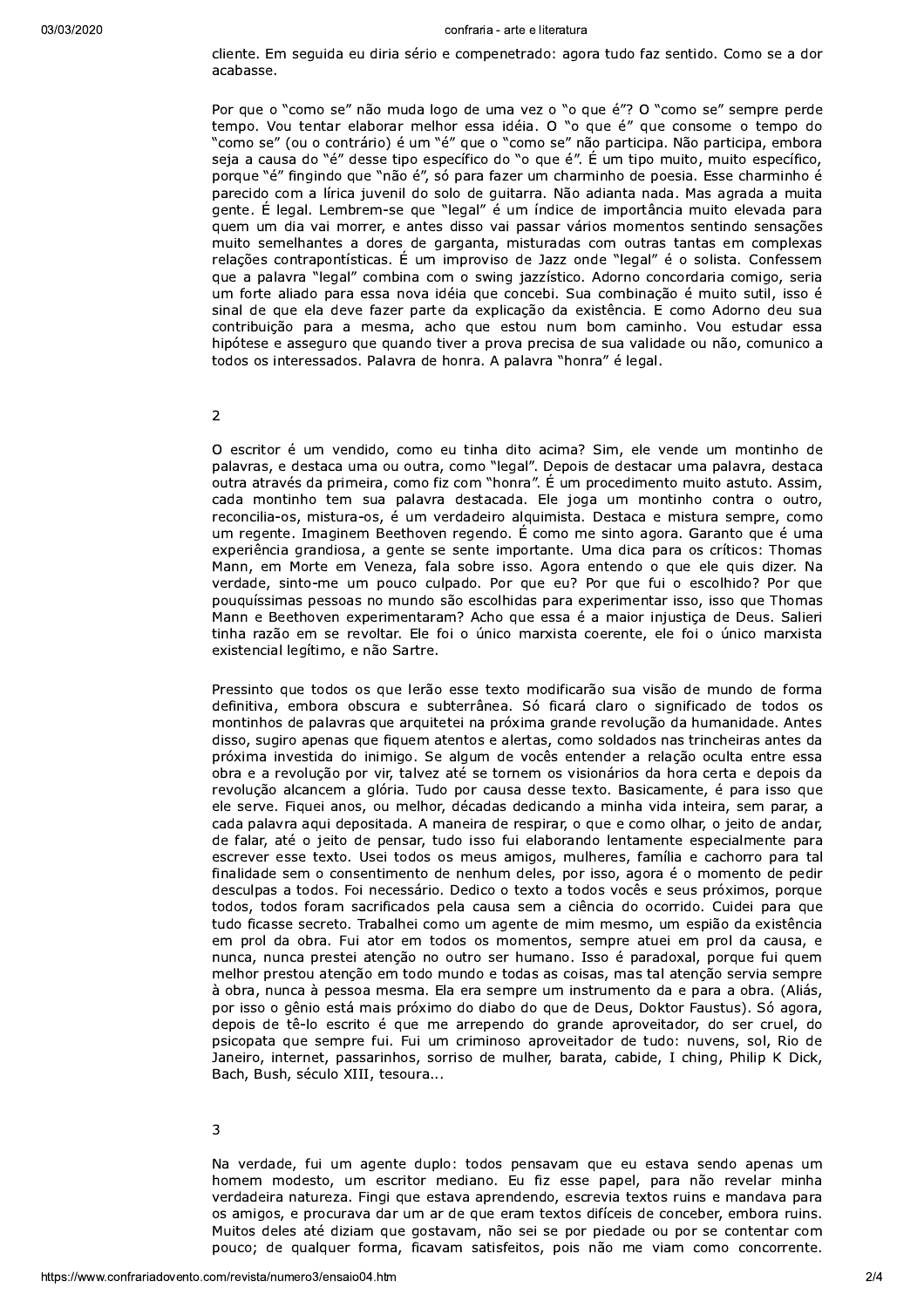Assim agi mais livremente. Era um agente deles, mas na verdade estava trabalhando para os propósitos mais íntimos e profundos.

Sendo mais preciso, não era um agente duplo. Para ser mais exato, era um agente ao quadrado, ou melhor, ao cubo... não, não, era um agente pi. Como quiserem, o fato é que eu trabalhei para forças ocultas que dirigem sutil mas rigorosamente a humanidade e o cosmos. Mas por vezes não sabia com clareza para quem estava trabalhando, infinitos interesses se interpenetravam, reuniam-se ou combatiam-se e se desagregavam numa só ação ou numa só frase escrita. Eu era movido por eles como numa avalanche, ou numa tempestade em alto mar. Muito depois eu descobria que mesmo os períodos de incerteza tinham um sentido bem definido para a pavimentação segura de minha estrada interior, inclusive colocando todos os sinais de trânsito para evitar a inconveniência de um engarrafamento de idéias.

Eu nunca olhei para nenhum outdoor, sempre caminhei reto olhando para frente. Se uma pedra se colocasse no meio do caminho, eu analisava para me certificar se não era uma máquina extraterrestre de outro mundo se disfarçando de máquina do mundo. Geralmente elas se disfarçavam desta forma, pensando que eu iria cair na mesma cilada que o Drummond. Geralmente a pedra ficava com raiva de minha perspicácia e voava para lá e para cá na altura de minha cabeça, como uma abelha, e me dizia que os povos intergalácticos e visitantes do futuro, tanto humanóides quanto máquinas e programas virtuais vivos estavam me observando. Alguns não agüentavam e diziam o quanto eu já era importante para a história do universo. Inclusive umas pedras no meio do caminho foram mandadas para me matar, e vinham outras mandadas para me proteger. Nesses períodos, eu via impressionado batalhas apoteóticas de pedras assassinas, uma se colocando no meio do caminho da outra metralhando com pedrinhas. Eu tentava acalmálas com meu violão azul, mas elas percebiam minha estratégia e diziam este verso de Wallace Stevens: "The earth is not earth but a stone". Eu replicava asseverando que queria um sonho não mais sonho, mas sonho como uma coisa, a coisa como ela é. Era uma maneira de tentar anular o feitiço do futuro, contudo, as pedras afirmavam, no meio de uma carnificina de pedrinhas (pense em Matrix: o meio da porrada é o melhor local para grandes revelações filosóficas), que tais coisas eram elas mesmas, que o real é a guerra das coisas como são, uma se colocando no caminho da outra.

A eternidade é a pedra no meio do caminho do tempo, ou o tempo é que é a pedra da eternidade? A perqunta é muito profunda. Resposta da obra: eu sou a mosca na sua sopa. Não, apaga, eu queria dizer que o gênio do escritor é a gota d'água que tanto bate na indiferença da história até que fura.

Escrever essa parte é doloroso para um criador, por causa dos galos na cabeça. "Escrever é quebrar pedras": acho que foi isso que Armando disse. A cabeça é a pedra? Então faz sentido: escrever e ler é quebrar a cabeça à toa com todas essas imbecilidades. O leitor deve estar se sentindo um otário. Se quer uma senha para sua busca pessoal, aí vai: tenha certeza de que o sentimento corresponde à realidade.

Eu diria: escrever é lançar uma pedra na careca dos humanóides do futuro para depois ser retribuído com uma avalanche de pedras maquínicas reclamando de quem atirou a primeira pedra. Escrever é um filme de terror science fiction B.

(Eu adoraria "poder reduzir o monstro a mim", mas via que eram as coisas mesmas que eram monstruosas e eram elas que me faziam ser um monstro e conceber minha obra, o monstro dos monstros: o eterno monstro de pedra, devorador das pedrinhas miúdas dos leitores que rolam por ele de tempos em tempos. Finalmente, entendi que tinha feito o contrário: em vez de reduzir, com a obra, estendi minha monstruosidade para a eternidade. Ruim)

### $\overline{4}$

Esqueci de dizer a parte mais importante para que essa obra permaneça para todo o sempre. Eduardo Guerreiro enviará esse texto para um tal de Rafael Viegas e implorará, no final da vida, para que ele delete toda a obra. Mas o Rafael será o seu Max Brod: publicará e divulgará tudo. Então, embora eu mande esse texto sempre para o Guerreiro, é ao Rafael quem devo a fama que se alastrará através dos séculos. O Guerreiro é meu Judas, é um traidor: eu tinha lhe confiado todos os meus textos porque ele estava metido no meio literário. Como ele é um homem muito mesquinho, disse que só faria isso se colocasse seu próprio nome. Como eu estou num outro plano de sabedoria e pouco ligo para meu nome e autoria - o que vale mesmo é a obra - resolvi aceitar a proposta. Mas num futuro próximo o Guerreiro, movido pela inveja que sempre teve de mim, pedirá para o Rafael deletar tudo num momento decisivo, quando estiver agonizando num leito